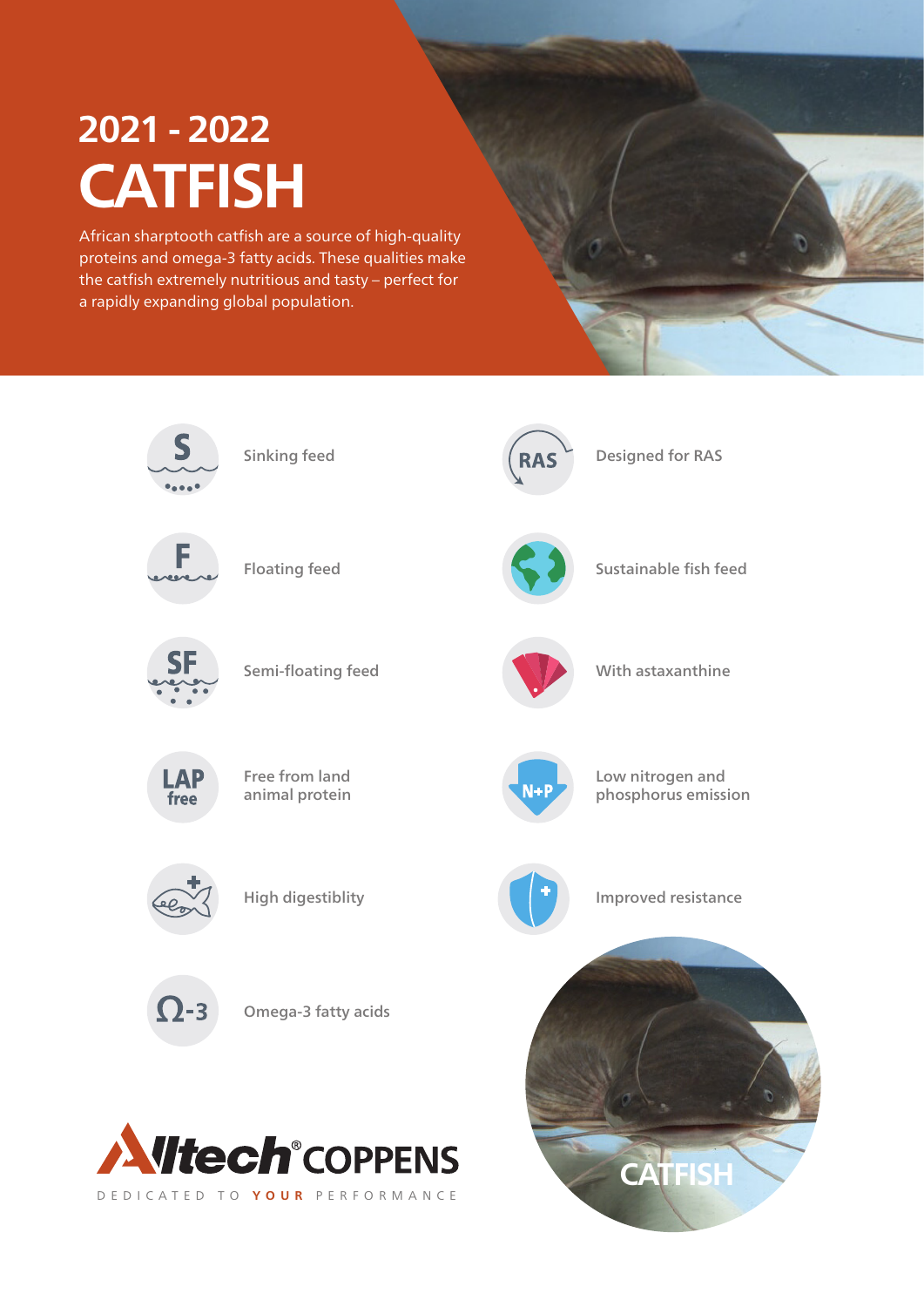# **AQUATE™**

Innovative premix in all **Alltech Coppens**' feeds.

#### Optimizes growth

Supports immune response

- Optimizes digestive function
- Contributes to mucous barrier protection
- Contributes to external barrier protection

# **BIO-MOS®**

is a mannan-oligosaccharide, which is known to bind and drain opportunistic bacteria. This can result in a significant improvement of the intestinal flora. Additionally, it can improve the structure and length of the microvilli in the gut through which the nutrient intake can increase. **BIO-MOS**® contributes to mucous barrier protection.

# **ACTIGEN®**

is derived from yeast cell walls and supports the fish's immune response. **Actigen**® furthermore optimizes growth in fish.

**IMPROVED INTESTINAL FUNCTION** 

# **AQUATE™**

**HELPS MAINTAIN** THE IMMUNE

#### **CHELATED TRACE MINERALS**

**IMPROVED** 

**PERFORMANCE** 

**TOTAL REPLACEMENT TECHNOLOGY™**

# **BIOPLEX®**

is a crucial element in our new premix. **BIOPLEX**® are organically bound trace elements such as zinc, copper, manganese & iron. With **BIOPLEX**® we can improve the health, growth & performance of the fish.

**Break with tradition and feed your animals the modern way.** Alltech has proven that chelated trace minerals in the form of Bioplex® and Sel-Plex® can be included at significantly lower levels while improving animal performance. This optimizes animal mineral requirements and reduces negative environmental impacts. We call this innovation Alltech's Total Replacement Technology™ (TRT).

Optimizewick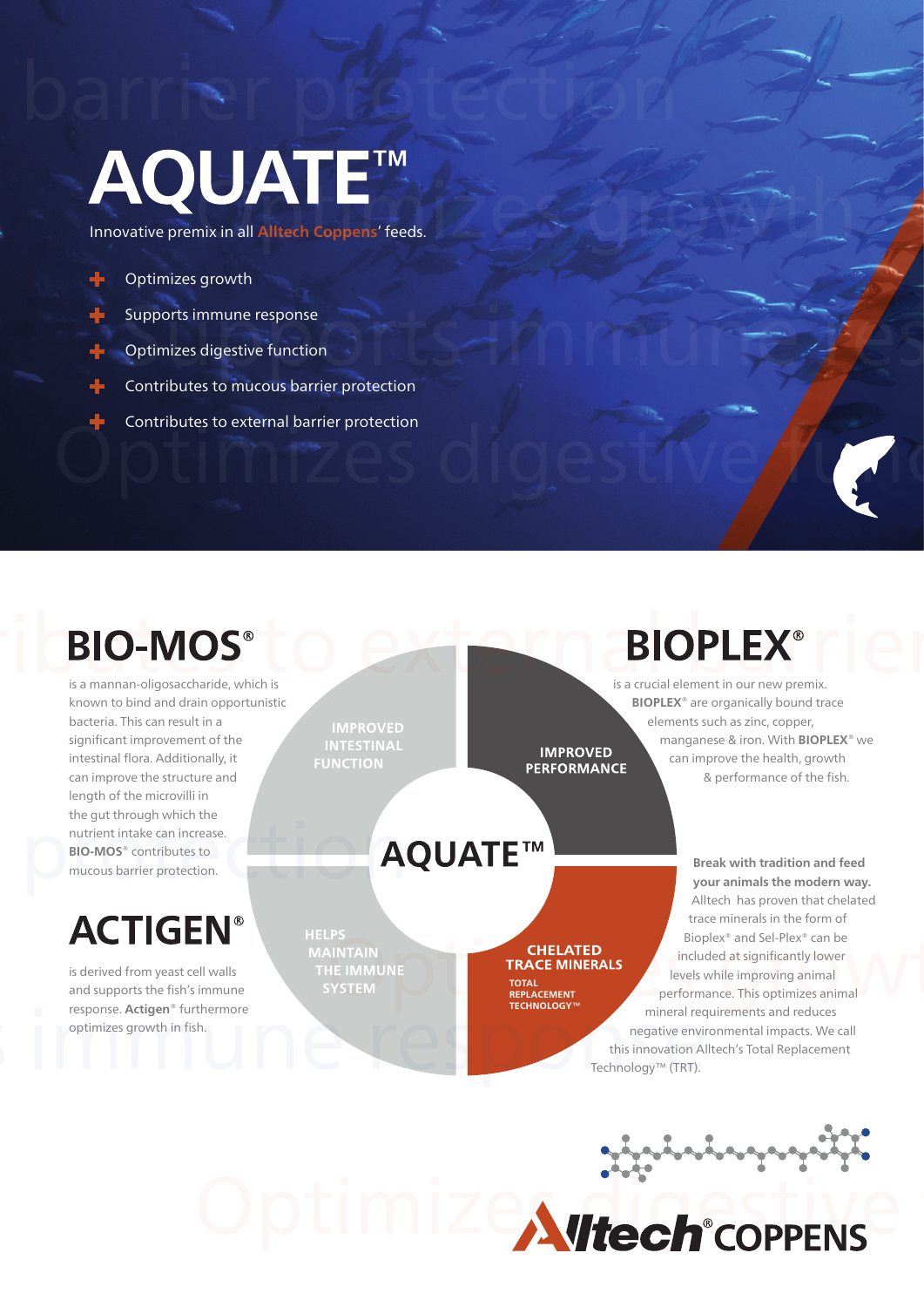

#### **Feeding protocol for African catfish fry:**

The fry are fed to near satiation ( This feeding advice is a guideline only based on optimal water quality and a water temperature of 27-28 °C

| Feeding          | Average weight | Feed                         | Feed                 |
|------------------|----------------|------------------------------|----------------------|
| days             | (g)            | size                         | type                 |
| 1                | 0,0025         | Live feed                    | Artemia              |
| $\overline{2}$   | 0,005          | Live feed                    | Artemia              |
| 3                | 0,009          | 90% artemia + 10% 0.2-0.3    | Artemia + Essence    |
| $\overline{4}$   | 0,015          | 75% artemia + 25% 0.2-0.3    | Artemia + Essence    |
| 5                | 0,022          | 50% artemia + 50% 0.2-0.3    | Artemia + Essence    |
| $\boldsymbol{6}$ | 0,032          | 75% 0.2-0.3 + 25% artemia    | Essence + Artemia    |
| 7                | 0,044          | 90% 0.2-0.3 + 10% artemia    | Essence + Artemia    |
|                  |                |                              |                      |
| $\,8\,$          | 0,059          | 95% 0.2-0.3 + 5% artemia     | Essence + Artemia    |
| 9                | 0,076          | 75% 0.2-0.3 + 25% 0.3-0.5    | Essence + Advance    |
| 10               | 0,098          | $50\%$ 0.2-0.3 + 50% 0.3-0.5 | Essence + Advance    |
| 11               | 0,122          | 25% 0.2-0.3 + 75% 0.3-0.5    | Essence + Advance    |
| 12               | 0,151          | $0.3 - 0.5$                  | Advance              |
| 13               | 0,184          | $0.3 - 0.5$                  | Advance              |
| 14               | 0,221          | $0.3 - 0.5$                  | Advance              |
| 15               | 0,26           | $0.3 - 0.5$                  | Advance              |
| 16               | 0,31           | $0.3 - 0.5$                  | Advance              |
| 17               | 0,36           | $0.3 - 0.5$                  | Advance              |
| 18               | 0,42           | $0.3 - 0.5$                  |                      |
|                  |                |                              | Advance              |
| 19               | 0,48           | $0.3 - 0.5$                  | Advance              |
| 20               | 0,55           | $0.3 - 0.5$                  | Advance              |
| 21               | 0,63           | $0.5 - 0.8$                  | Advance              |
| 22               | 0.71           | $0.5 - 0.8$                  | Advance              |
| 23               | 0,80           | $0.5 - 0.8$                  | Advance              |
| 24               | 0,90           | $0.5 - 0.8$                  | Advance              |
| 25               | 1,0            | $0.5 - 0.8$                  | Advance              |
| 26               | 1,1            | $0.5 - 0.8$                  | Advance              |
| 27               | 1,2            | $0.5 - 0.8$                  | Advance              |
| 28               | 1,4            | $0.5 - 0.8$                  | Advance              |
| 29               | 1,5            | $0.5 - 0.8$                  | Advance              |
| 30               | 1,6            | $0.5 - 0.8$                  | Advance              |
| 31               | 1,8            | $0.8 - 1.2$                  | Advance              |
| 32               | 2,0            | $0.8 - 1.2$                  | Advance              |
| 33               | 2,1            | $0.8 - 1.2$                  | Advance              |
| 34               | 2,3            | $0.8 - 1.2$                  | Advance              |
| 35               | 2,5            | $0.8 - 1.2$                  | Advance              |
| 36               | 2,7            | $0.8 - 1.2$                  | Advance              |
| 37               | 2,9            | $0.8 - 1.2$                  | Advance              |
| 38               | 3,2            | $0.8 - 1.2$                  | Advance              |
| 39               |                |                              | Advance              |
| 40               | 3,4<br>3,7     | $0.8 - 1.2$<br>$0.8 - 1.2$   | Advance              |
| 41               | 3,9            | 1,0                          | <b>Start Premium</b> |
| 42               | 4,2            | 1,0                          | <b>Start Premium</b> |
| 43               | 4,5            | 1,0                          | <b>Start Premium</b> |
| 44               | 4,8            | 1,0                          | <b>Start Premium</b> |
| 45               | 5,1            | 1,0                          | Start Premium        |
| 46               | 5,4            | 1,0                          | <b>Start Premium</b> |
|                  |                |                              |                      |
| 47               | 5,8            | 1,0                          | <b>Start Premium</b> |
| 48               | 6,1            | 1,0                          | <b>Start Premium</b> |
| 49               | 6,5            | 1,5                          | <b>Start Premium</b> |
| 50               | 6,9            | 1,5                          | <b>Start Premium</b> |
| 51               | 7,3            | 1,5                          | <b>Start Premium</b> |
| 52               | 7,7            | 1,5                          | <b>Start Premium</b> |
| 53               | 8,1            | 1,5                          | <b>Start Premium</b> |
| 54               | 8,6            | 1,5                          | <b>Start Premium</b> |
| 55               | 9,0            | 1,5                          | Start Premium        |
| 56               | 9,5            | 1,5                          | <b>Start Premium</b> |
| 57               | 10,0           | 1,5                          | <b>Start Premium</b> |

\* The actual feed rate must be based on the appetite of the fry.

\* The fry should idealy be fed 6 times per day e.g. 8.00 hr, 11.00 hr, 14.00 hr, 17.00 hr, 20.00 hr, 23.00 hr.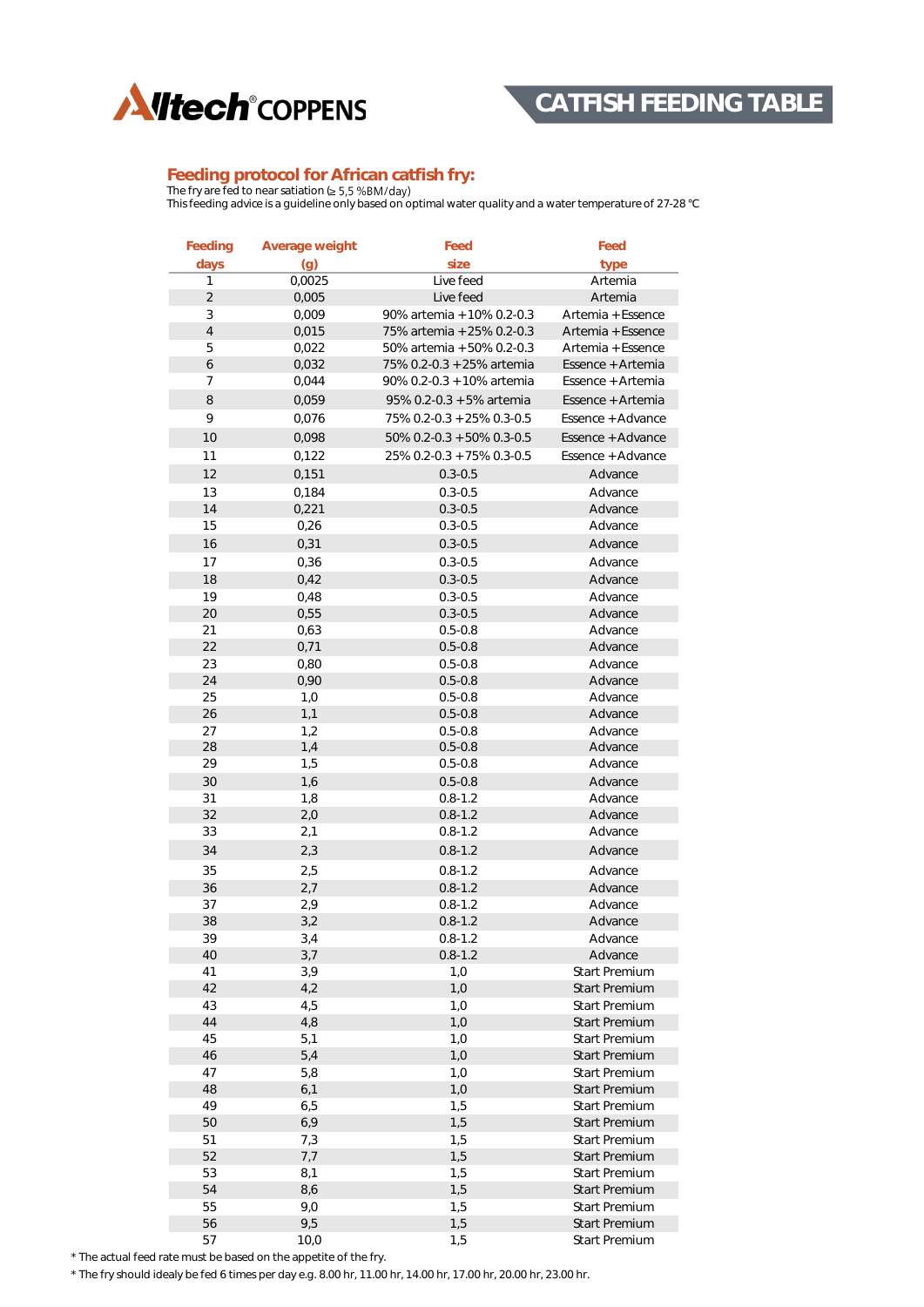



#### **Feeding table for Grow-out:**

Based on an optimal water quality and a water temperature of 26-28 °C Feeding level for optimal FCR

| Feeding        | Average weight | Feed level | Feed size   |
|----------------|----------------|------------|-------------|
| days           | (g)            | (%BW/day)  | (mm)        |
| 0              | 10             | 5,62       | 1.5         |
| $\mathbf{1}$   | 11             | 5,59       | $1.5 + 2.0$ |
| $\overline{2}$ | 12             | 5,57       | $1.5 + 2.0$ |
| $\mathsf 3$    | 13             | 5,55       | 2.0         |
| $\sqrt{4}$     | 15             | 5,51       | 2.0         |
| 5              | 16             | 5,47       | 2.0         |
| 6              | 18             | 5,44       | 2.0         |
| $\overline{7}$ | 19             | 5,40       | 2.0         |
| 14             | 35             | 4,99       | 2.0         |
| 21             | 58             | 4,48       | 3.0         |
| 28             | 90             | 4,04       | 3.0         |
| 35             | 132            | 3,61       | 3.0         |
| 42             | 184            | 3,16       | 4.5         |
| 49             | 242            | 2,74       | 4.5         |
| 56             | 305            | 2,37       | 4.5         |
| 63             | 372            | 2,08       | 4.5         |
| 70             | 441            | 1,87       | 4.5 / 6.0   |
| 77             | 514            | 1,70       | 4.5 / 6.0   |
| 84             | 589            | 1,57       | 4.5 / 6.0   |
| 91             | 669            | 1,50       | 4.5 / 6.0   |
| 98             | 754            | 1,43       | 4.5 / 6.0   |
| 105            | 845            | 1,36       | 4.5 / 6.0   |
| 112            | 940            | 1,30       | 4.5 / 6.0   |
| 119            | 1040           | 1,24       | 4.5 / 6.0   |
| 126            | 1144           | 1,18       | 4.5 / 6.0   |
| 133            | 1251           | 1,12       | 4.5 / 6.0   |
| 140            | 1361           | 1,06       | 4.5 / 6.0   |
| 147            | 1473           | 1,02       | 4.5 / 6.0   |
| 154            | 1589           | 0,97       | 4.5 / 6.0   |
| 161            | 1706           | 0,92       | 4.5 / 6.0   |
| 168            | 1826           | 0,89       | 4.5 / 6.0   |
| 175            | 1948           | 0,86       | 4.5 / 6.0   |
| 178            | 2000           | 0,84       | 4.5 / 6.0   |

\* This feeding protocol is only a guideline.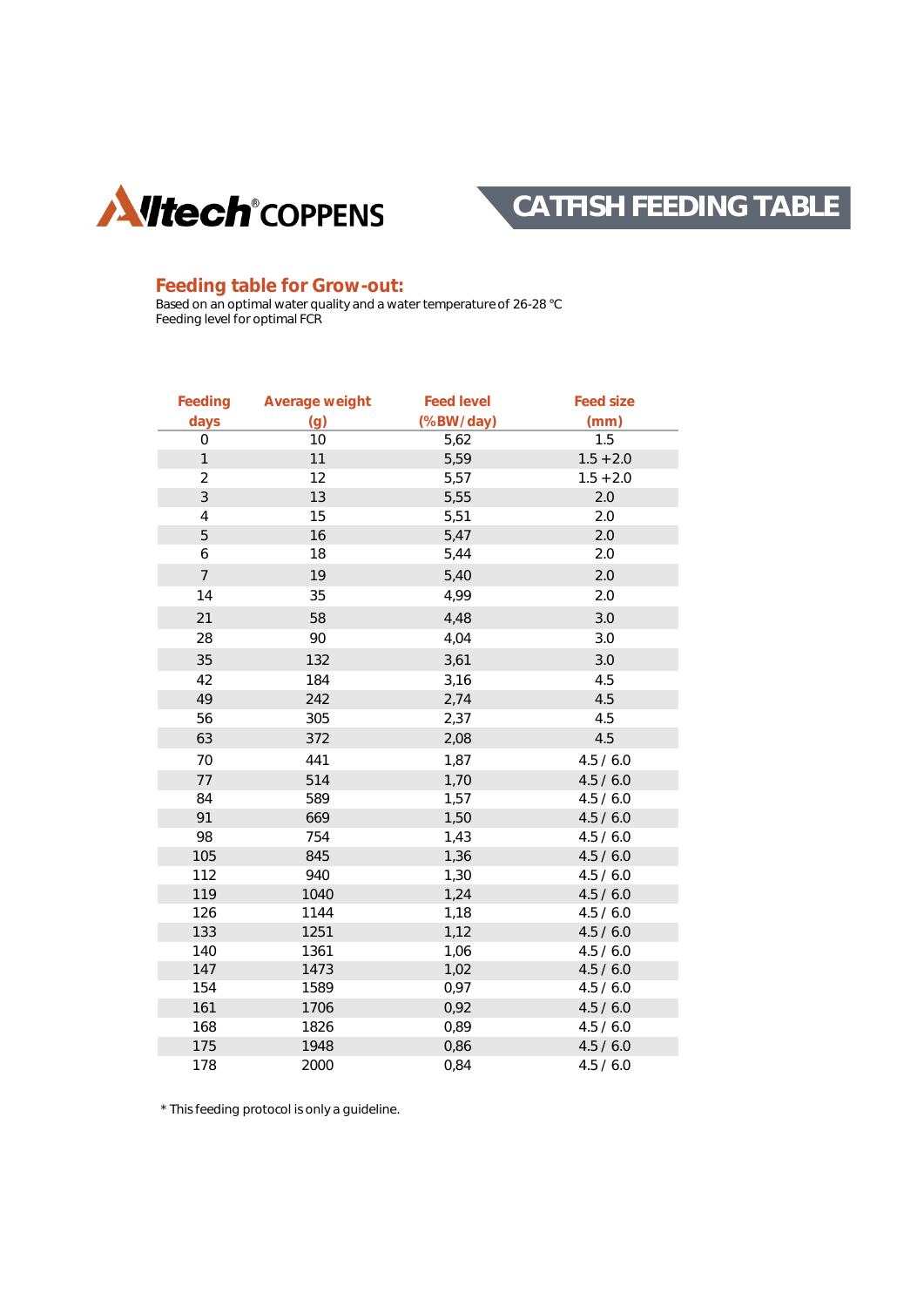



- High survival
- · Supports bone development



| Analyses (%)        |       | <b>Sizes</b>   |
|---------------------|-------|----------------|
| Protein             | 45    | $0.2 - 0.3$ mm |
| Fat                 | 11    | $0.3 - 0.5$ mm |
| Crude fibre         | 1,0   | $0.5 - 0.8$ mm |
| Ash                 | 7,8   |                |
| Total P             | 2,10  |                |
| Vitamins added      |       |                |
| Vitamin A (IE/kg)   | 14000 |                |
| Energy (MJ/kg)      |       |                |
| <b>Gross Energy</b> | 20,1  |                |
| Digestible Energy   | 17,7  |                |



**Discharge per 1000 kg production**



The values of the nutrients and vitamins are from the time of writing.

For the exact values we refer to the label. These values can vary due to natural variation in the ingredients. We reserve the right to change our recipe.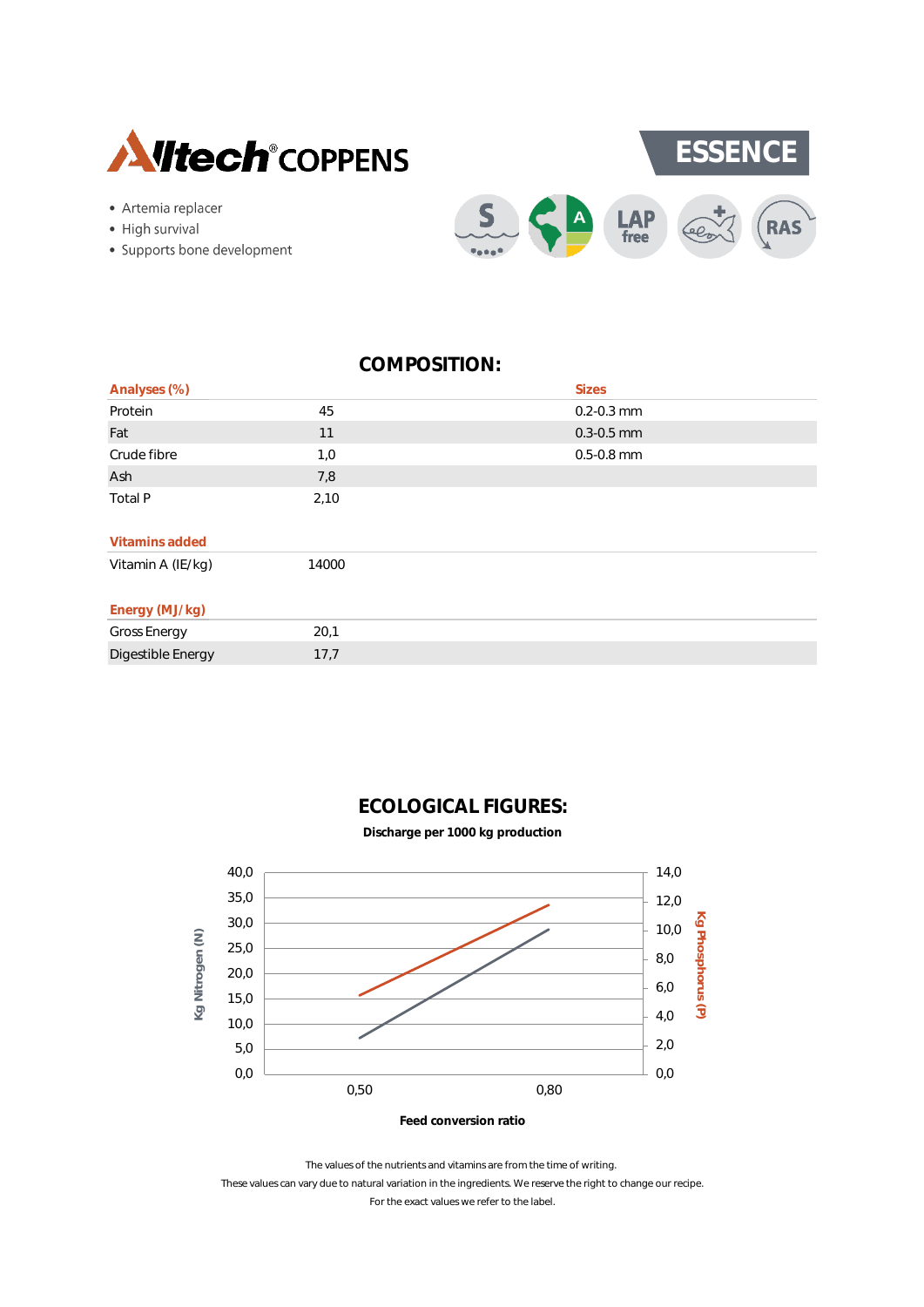



- High performance
- · High survival

| Analyses (%)   |      |                |
|----------------|------|----------------|
| Protein        | 56   | <b>Sizes</b>   |
| Fat            | 15   | $0.2 - 0.3$ mm |
| Crude fibre    | 0,3  | $0.3 - 0.5$ mm |
| Ash            | 11,6 | $0.5 - 0.8$ mm |
| Total P        | 1,75 | $0.8 - 1.2$ mm |
|                |      |                |
| Vitamins added |      |                |

Vitamin A (IE/kg) 14000

#### **Energy (MJ/kg)**

| $\cdots$<br>.       |     |
|---------------------|-----|
| <b>Gross Energy</b> |     |
| Digestible Energy   | 19. |

\* The feeding advice is expressed in % biomass/day.

\* This feeding table is a guideline only and based on optimal conditions.



# **ECOLOGICAL FIGURES:**

For the exact values we refer to the label. The values of the nutrients and vitamins are from the time of writing. These values can vary due to natural variation in the ingredients. We reserve the right to change our recipe.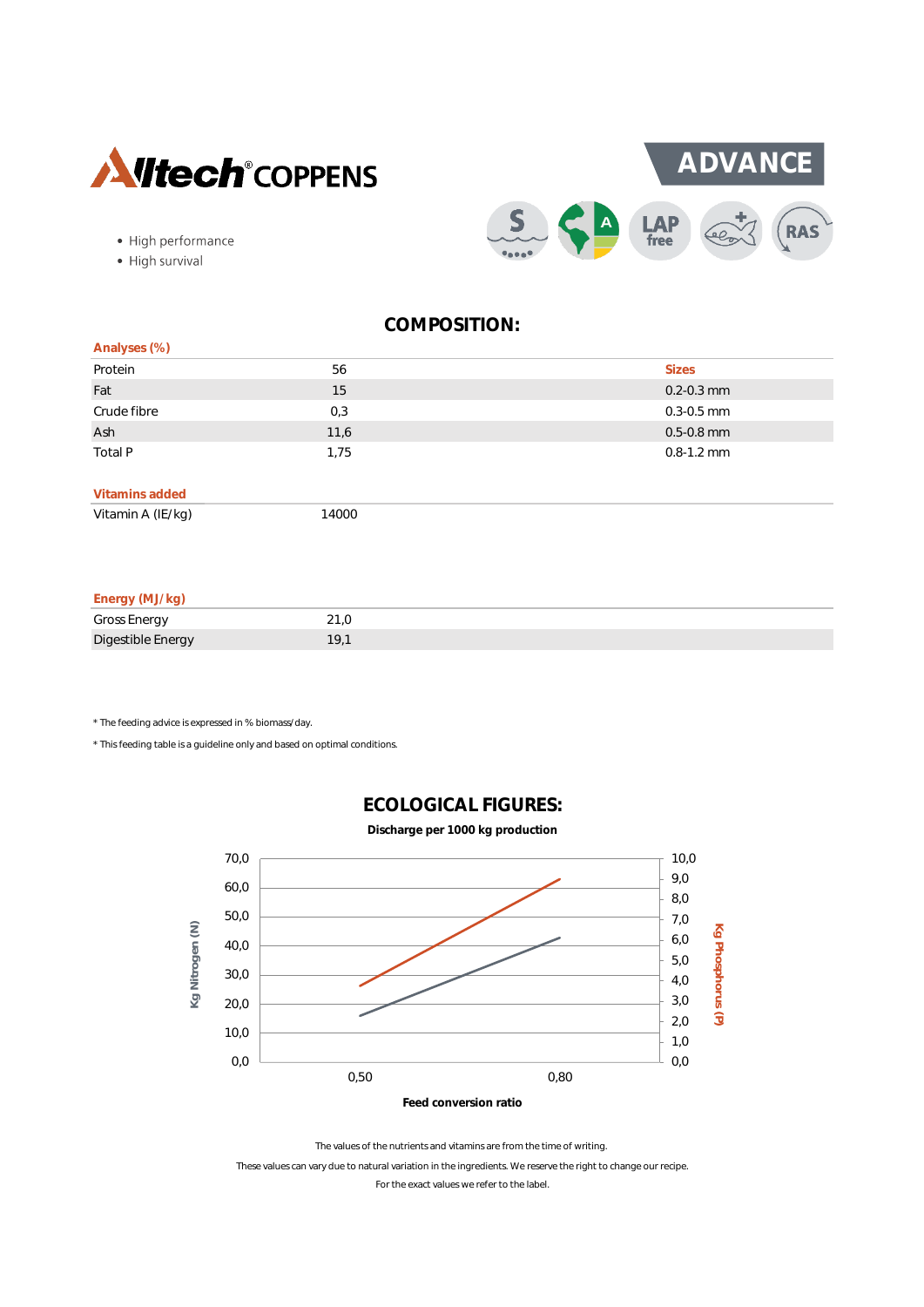

· Mini pellet

· High protein level

· High performance



## **COMPOSITION:**

| Analyses (%)      |       | <b>Sizes</b>     |
|-------------------|-------|------------------|
| Protein           | 54    | $1.0 \text{ mm}$ |
| Fat               | 15    | $1.5$ mm         |
| Crude fibre       | 0,3   |                  |
| Ash               | 11,4  |                  |
| Total P           | 1,77  |                  |
| Vitamins added    |       |                  |
| Vitamin A (IE/kg) | 12000 |                  |

#### **Energy (MJ/kg)** Gross Energy 20,9 Digestible Energy 18,9



#### The values of the nutrients and vitamins are from the time of writing. These values can vary due to natural variation in the ingredients. We reserve the right to change our recipe. For the exact values we refer to the label.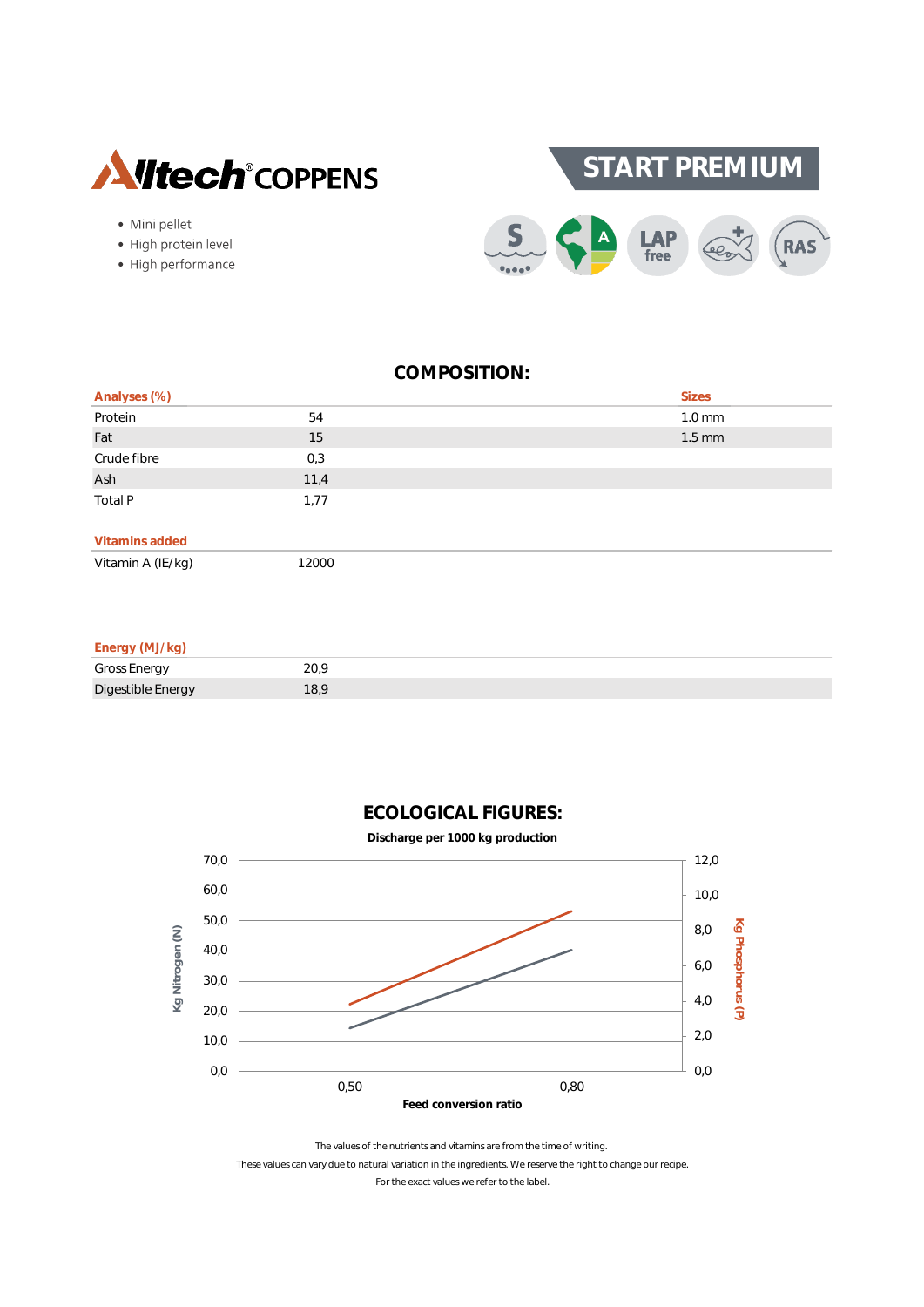





- Very pallatable
- Optical feeding control



| Analyses (%)   |      | Sizes    |
|----------------|------|----------|
| Protein        | 50   | $2.0$ mm |
| Fat            | 15   |          |
| Crude fibre    | 0,5  |          |
| Ash            | 7,5  |          |
| Total P        | 1,11 |          |
|                |      |          |
| Vitamins added |      |          |

Vitamin A (IE/kg) 11000

| Energy (MJ/kg) |  |
|----------------|--|

| .<br>.                 |                      |
|------------------------|----------------------|
| <b>Gross Energy</b>    | $\sim$<br><u>_</u> 1 |
| Digestible Er<br>nergy | 7.0                  |







The values of the nutrients and vitamins are from the time of writing.

These values can vary due to natural variation in the ingredients. We reserve the right to change our recipe.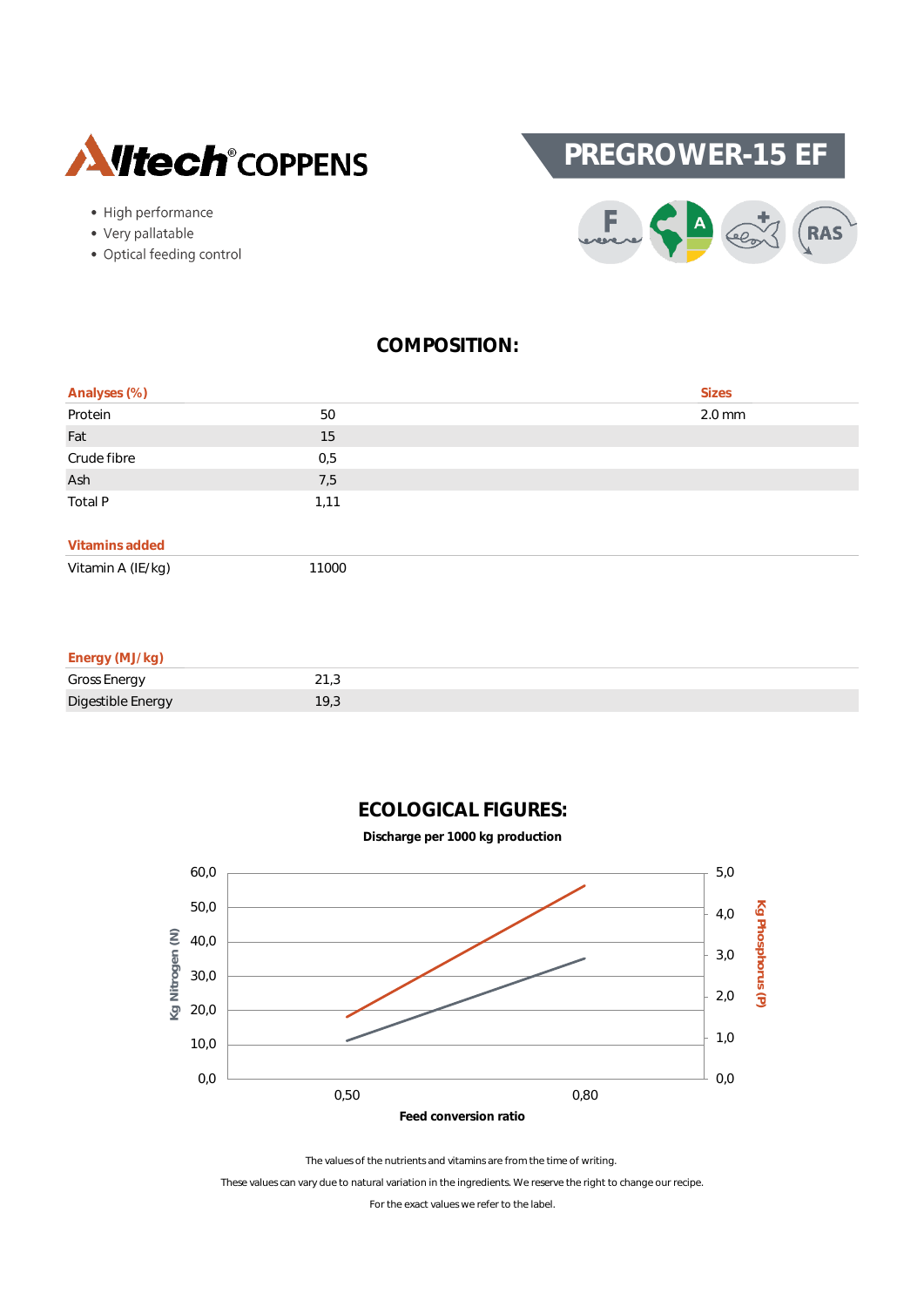

# **GROWER-13 EF**

- Semi-intensive farming
- · Good performance
- Very pallatable
- Optical feeding control



### **COMPOSITION:**

| Analyses (%) |      | <b>Sizes</b> |
|--------------|------|--------------|
| Protein      | 42   | 3.0 mm       |
| Fat          | 13   | 4.5 mm       |
| Crude fibre  | 2,3  | 6.0 mm       |
| Ash          | 12,5 |              |
| Total P      | 1,33 |              |
|              |      |              |

#### **Vitamins added**

| Vitamin A (IE/kg) | 10000 |
|-------------------|-------|
|                   |       |

| Energy (MJ/kg)    |      |
|-------------------|------|
| Gross Energy      | 19.5 |
| Digestible Energy | 16,2 |



**Feed conversion ratio**

The values of the nutrients and vitamins are from the time of writing.

These values can vary due to natural variation in the ingredients. We reserve the right to change our recipe.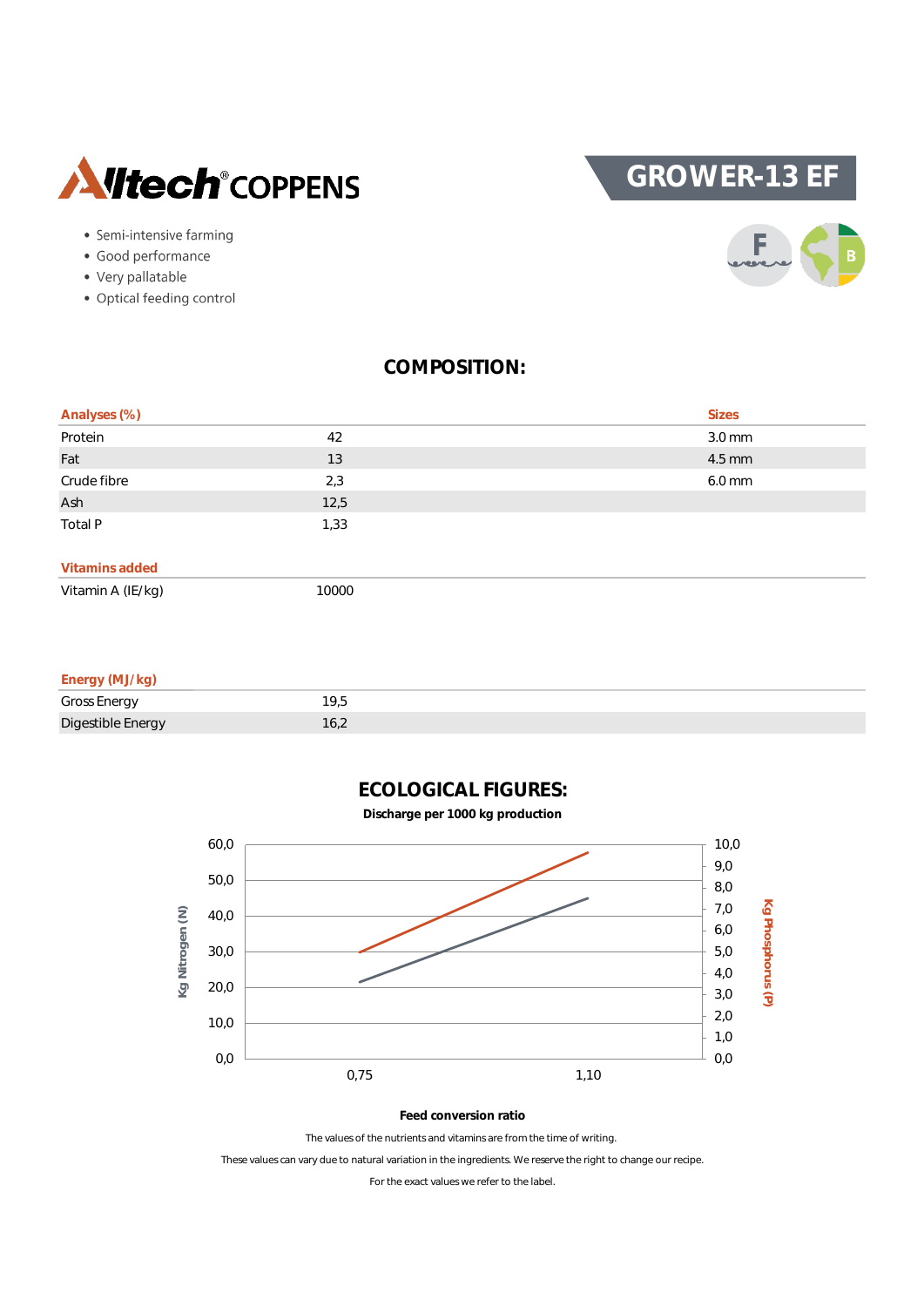



- Fast and efficient growth
- Very pallatable
- High water quality
- · Optical feeding control

| Analyses (%)      | $3.0$ mm | $4.5$ mm |  |
|-------------------|----------|----------|--|
| Protein           | 48       | 42       |  |
| Fat               | 13       | 13       |  |
| Crude fibre       | 1,4      | 1,6      |  |
| Ash               | 9,4      | 7,9      |  |
| Total P           | 1,35     | 1,13     |  |
| Vitamins added    |          |          |  |
| Vitamin A (IE/kg) | 10000    | 10000    |  |

#### **Energy (MJ/kg)**

| _______             |                          |
|---------------------|--------------------------|
| <b>Gross Energy</b> |                          |
| Digestible Energy   | $\overline{\phantom{a}}$ |